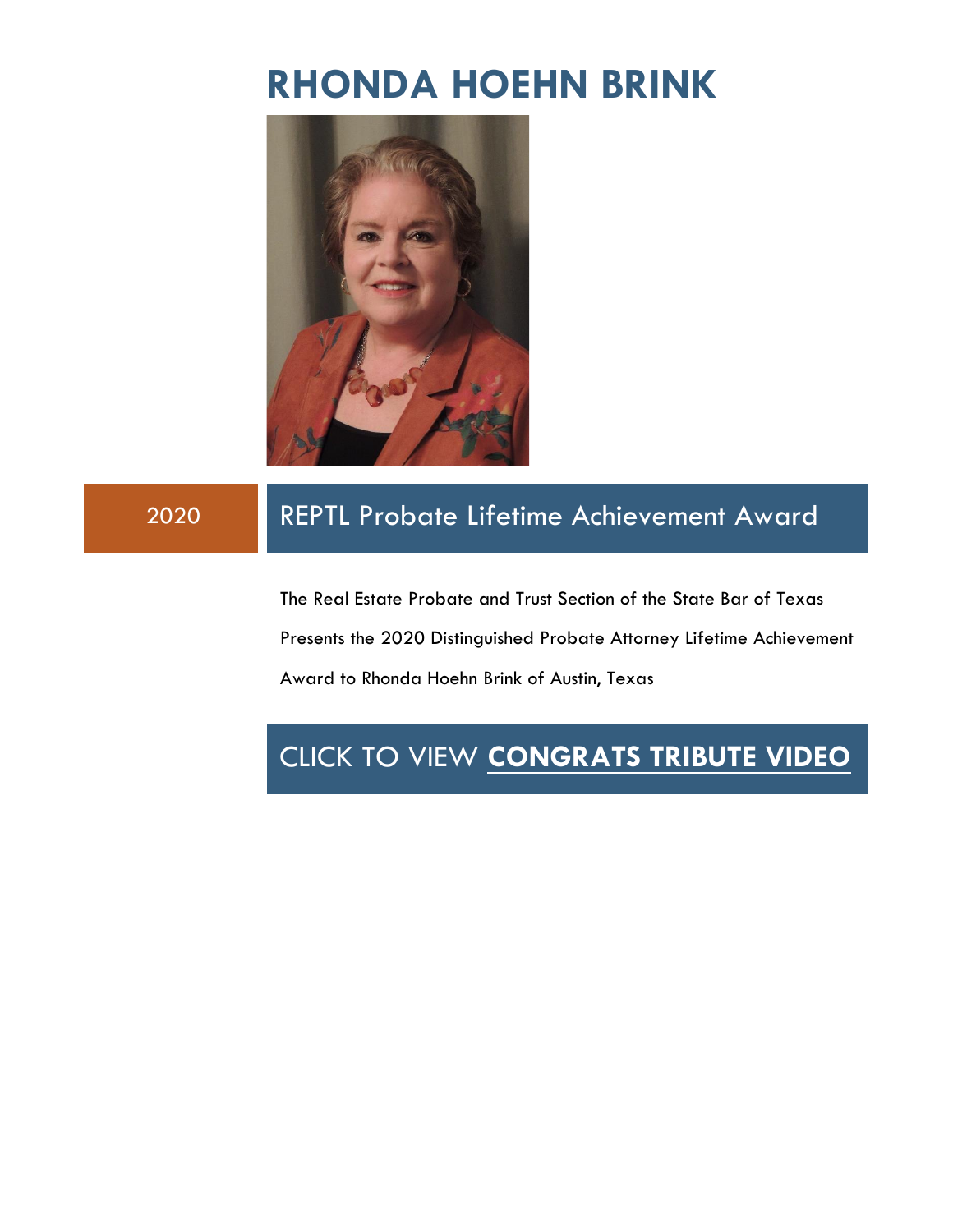#### **LEGAL CAREER AND EDUCATION**

Rhonda specializes in estate and trust law and her practice addresses all aspects of family wealth management and disposition. Before starting with the predecessor firm to Brink Bennett Golden in April of 2015, Rhonda had been the supervising shareholder of the wealth-transfer section of a major Austin law firm, Clark Thomas, where she clerked while in law school. After approximately 25 years with that firm, she opened her own solo practice as the Law Offices of Rhonda H. Brink in 1998.

After receiving a Bachelor of Science degree in economics from Trinity University in San Antonio, Texas, in 1971, and completing her J.D. at the University of Texas School of Law in 1973, she was admitted to the State Bar of Texas in 1974.

#### **PROFESSIONAL ACCOMPLISHMENTS**

Rhonda is Board Certified in Estate Planning and Probate Law by the Texas Board of Legal Specialization. In 1984 she was admitted as a Fellow of the American College of Trust and Estate Counsel ("ACTEC"). She served as Past Chair and board member of the Estate Planning and Probate Section of the Austin Bar Association, Past President of the Central Texas Estate Planning Council, and Past President of Austin Lawyers Care (the initial Travis County pro bono legal services referral organization). She is a frequent speaker at State Bar of Texas Professional Development programs and spoke regularly in the past at ALI-ABA Estate Planning and Administration Programs around the nation, often on topics of Post Mortem Planning and Estate Administration, particularly "Handling Business Interests". She has twice served on the faculty of the University of Miami, Heckerling Institute on Estate Planning speaking on "Planning Perspectives for Creditor Conscious Clients" (then a taboo topic) in 1988, and "A Glimpse Through the Planning Window of the Young, Terminally Ill" (dismissed by some as the "HIV-AIDS" speech"). She served as Director of the 1999 State Bar of Texas Professional Development Program--Advanced Estate Planning Strategies Course in San Francisco. She has presented at national ACTEC meetings on topics ranging from "Non-Marital Status Issues in Estate Planning for Committed Couples" (2012 Annual Meeting with co-speakers, Joshua S. Rubenstein, New York, NY, and Anne Wynne, then of Ikard Wynne, LLP, Austin, TX) and "Until Divorce Do Us Part" – the impact of divorce in estate planning (2014 Summer Meeting with co-speaker, the late and loved Dennis Belcher, formerly of McGuire Woods, Richmond, Virginia).

Rhonda has been listed in the Best Lawyers of America in the area of Trusts and Estates since 1995 and has been recognized by Texas Monthly as a "Super Lawyer" in her field of expertise since 2002. She has been selected for membership in the inaugural and recurring editions of the Martindale-Hubbell Bar Registry of Preeminent Women Lawyers. She was selected as one of 2015's Women Leaders in the Law, as published in the March 2016, Best Lawyers, first-ever Women in the Law Edition. The Law Offices of Rhonda H. Brink was named in U.S. News and World Report's publication "2011-2012 Best Law Firms," and has repeated this designation, now awarded to her current firm for 2020. Chambers and Partners High Net Worth 2018, gave her a Private Wealth Law Band Three ranking. She is proud to have been selected a 2020 Woman Leader in the Law and named as one of the approximately 50 Super Lawyers - 2019 Texas Top Women in Estate Planning and Probate. She has served on the Austin Gift Planning Advisory Council of the University of Texas at Austin since its inception. She proud to be one of four Texas attorneys selected to receive the Standing Ovation Award for 2008 – a recognition of CLE volunteers by the Texas Bar CLE staff.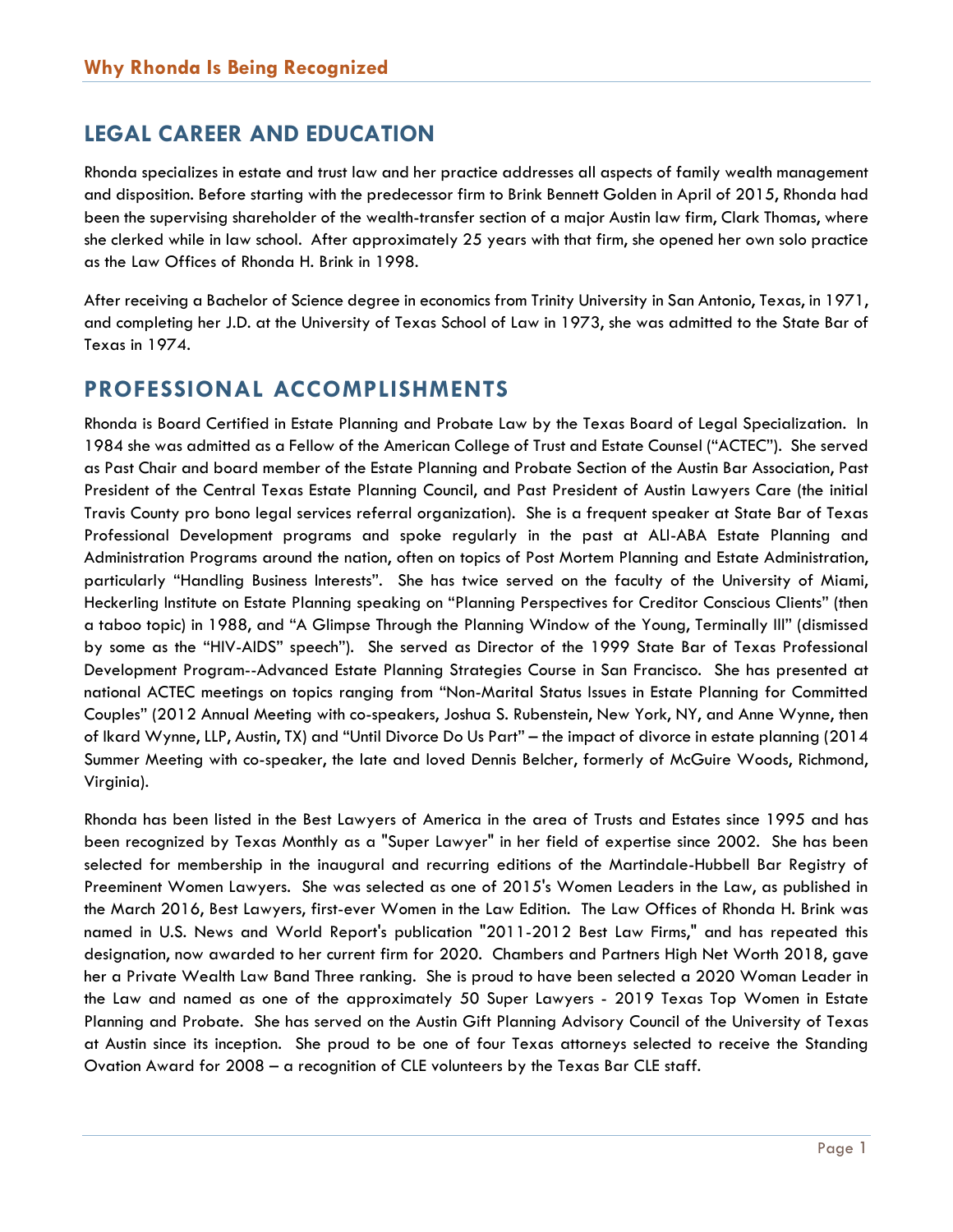**"Play it by ear." That was condition to Rhonda's being offered this award, in this year at the first on-line Advanced Estate Planning and Probate Course. "No problem," she said, "those are guiding words I used to rear my children. You can ask and they will tell you I always pulled my earlobe and said it - even when I knew exactly what was next!" As for being the first to receive this award by webinar, Rhonda asks, "If an award is given in cyberspace and no one is there to share it, does it mean as much?" Her answer is, "Yes! Carry on, virtually."** 

#### **FAMILY, FORMATION AND FAITH**

Rhonda is a "BOI" (born on island), who started life in 1950 on Galveston Island, Texas. Middle of three daughters of Arthur and Jean Hoehn, Rhonda recalls her formative days as a "beach baby." Her dad left the Navy after WWII to become a teller with one of the two major Galveston banks, and went on to become founder and first president of Lockwood National Bank in Houston in 1957. Her formative years in Houston included a multi-dimensional (read: too many activities) high school career following which she travelled in Europe for much of the summer.

Rhonda then moved to San Antonio for her undergraduate studies and participation in the social revolution that followed the life-shaking events of 1968 - the year she started college. Her move to Austin to attend law school brought with it a short-lived job she got because she thought she was knowledgeable about "economics and law". It was hand-stamping date cancellations on state checks at the office of the State Treasurer, who was then Jessie James!! Being told she was too efficient for that state job, she was quickly asked to leave. Six weeks into her law school career Rhonda was offered a clerkship with the Clark Thomas law firm at which she spent over 27 years.

After a short first marriage and plans to relocate her life and practice to New York City, Rhonda met her husband, Robert Lynn Green, Jr., and has been with him since. She has been supported in her efforts by both her husband and their three children: Brian Green, Principal Partner Development Manager Amazon Web Services, and his two children living in Austin, Texas; Lynn Green-Ivey, a Doctor of Veterinarian Medicine with Chisholm Trail Veterinary Clinic of New Braunfels, living with her husband, Chris Ivey and Rhonda's youngest four year-old grandson at Canyon Lake, Texas; and Leslie Green, social media Campaign Manager at HubSpot, in Cambridge, Massachusetts, living with her beau, Justin Taylor.

Rhonda has been a member of Covenant Presbyterian Church in Austin, Texas, for nearly 40 years. She has twice served as a Deacon and as a former member of the Foundation Board and Strategic Planning Committee. She is listed as the first volunteer with the Street Youth Ministry (started by a member of her church) a mission to care for homeless college age and young adults, which she continues to support. She has travelled to Mexico and Cuba on mission trips with her church and starting in the Fall of 2018, she participated in a near year-long Cohort in the Fuller Seminary Institute of Spiritual and Missional Formation through her church.